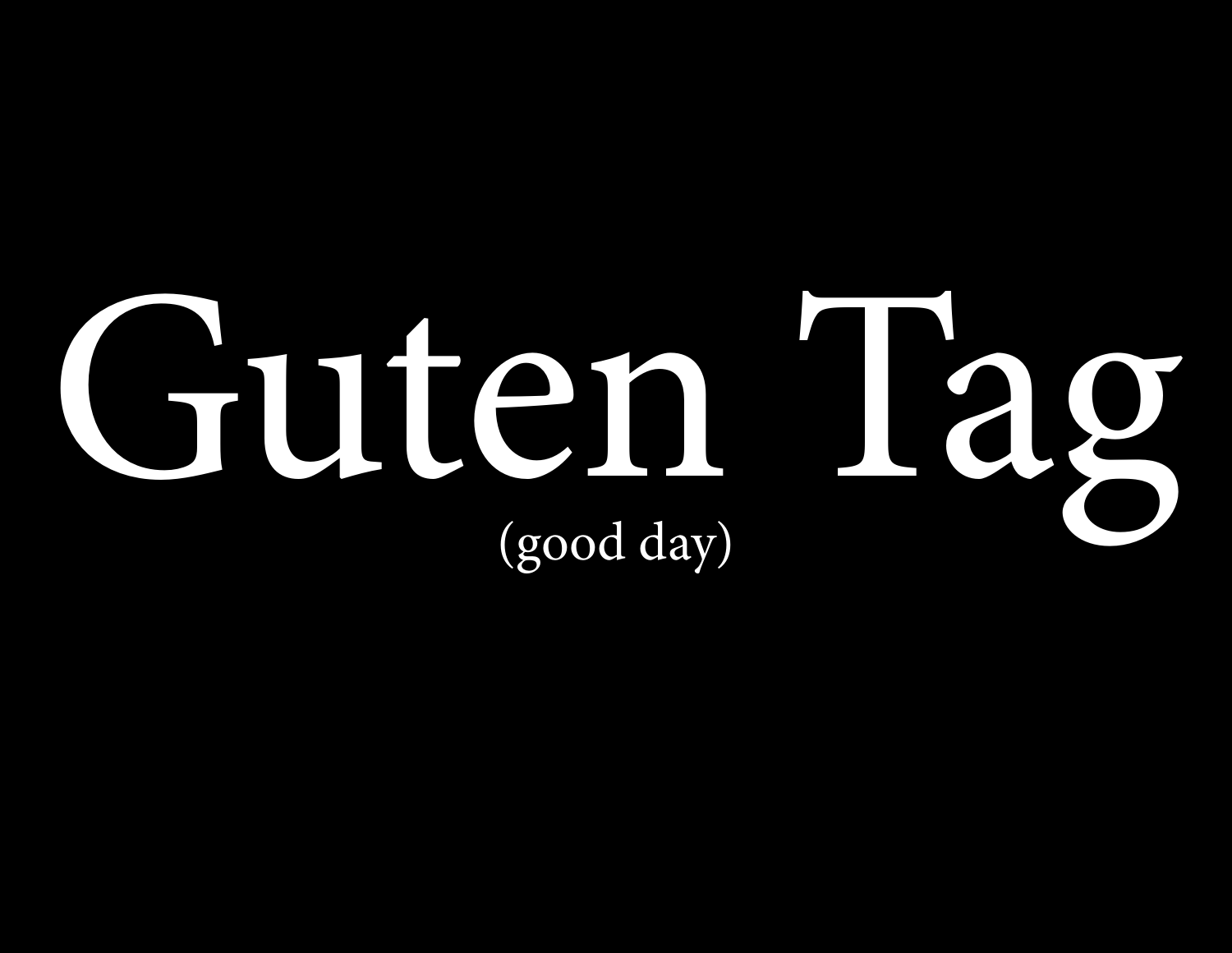

# 5.5 Validate Scope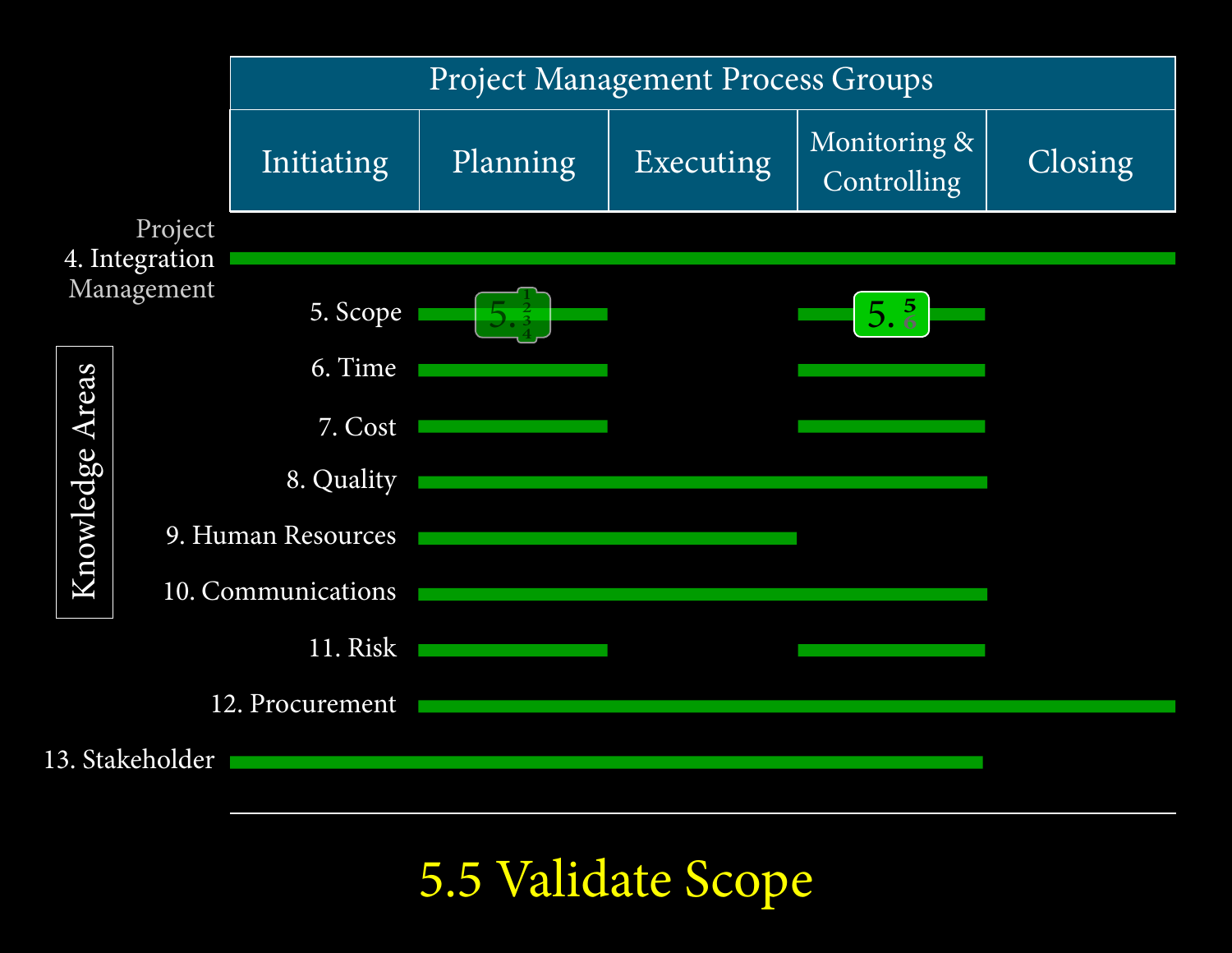# Project Scope Management direction on how scope will be managed throughout the project. The inputs, tools and techniques, and outputs of

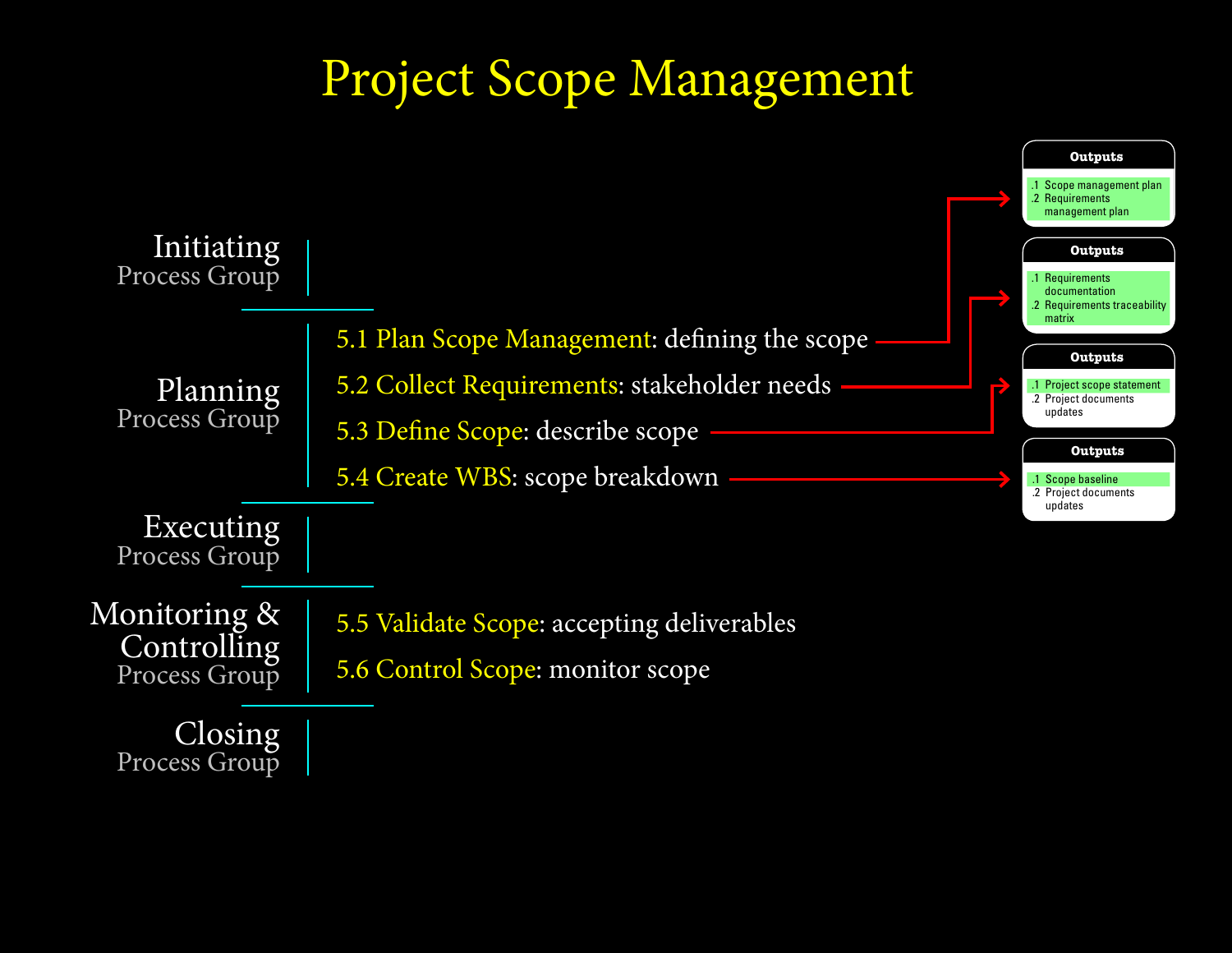

Validate Scope is concerned with acceptance of the deliverables

5.2 Increases the chance of sucessful acceptance of the final product, Collect **Runne** service or result by validating each deliverable

 $h_{corr}$ l before Validate Scope generally performed <mark>before Validate Scope</mark> Control Quality is concerned with correctness of the deliverables and is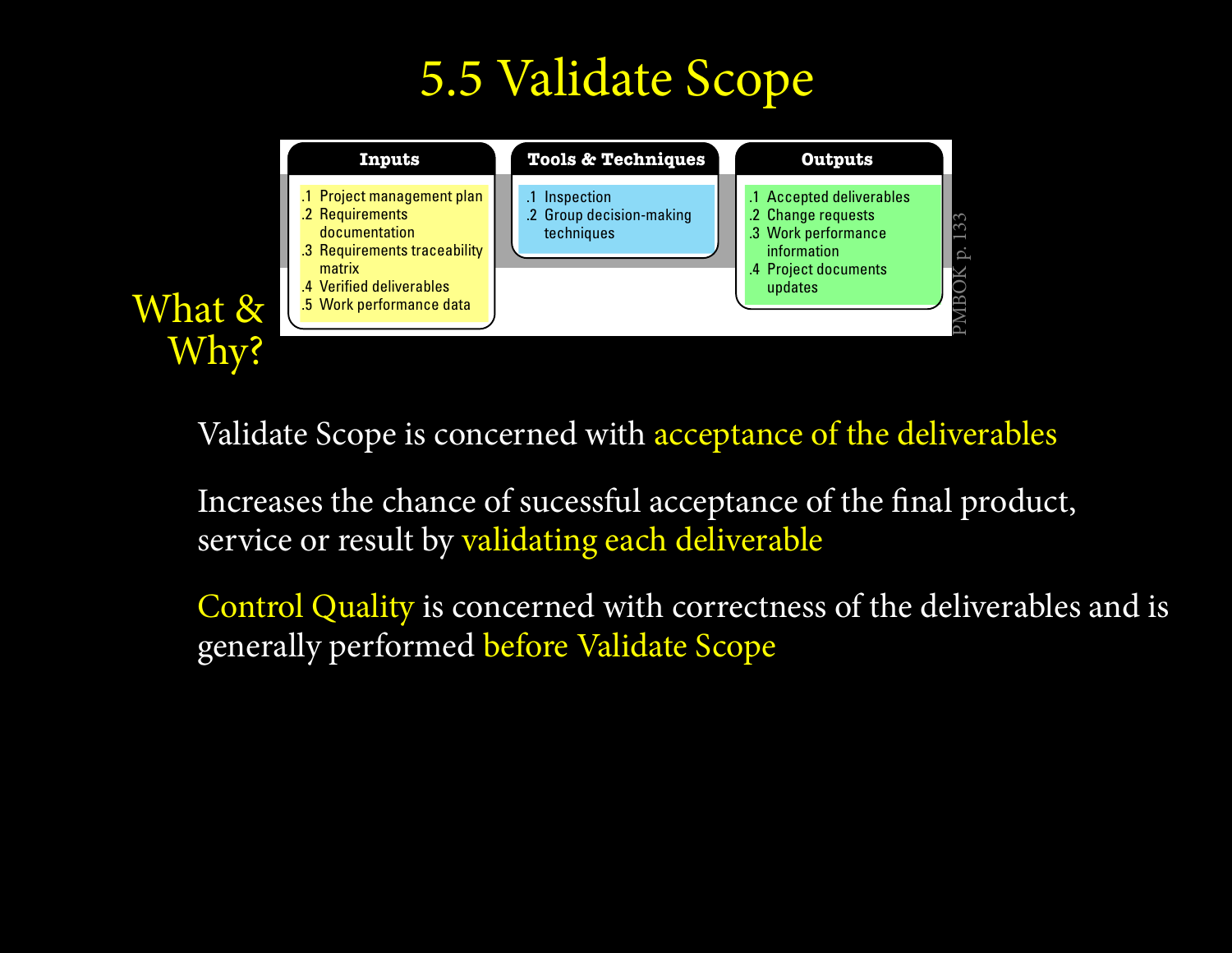

is required to satisfy the business requirements of the project Requirements Documentation: a list/executive summary/report of what

**Collection** ILV IVI:  $t \cdot h \cdot t$  Requirements Project Requirements Traceability Matrix: a chart that shows product  $\alpha$ nt  $\alpha$ n requirement and the <mark>deliverables that satisfy</mark> them

ng requirements througl 4.3 4.4 A means of tracking requirements throughout the project life cycle Monitor and

Commenced and commental property <u>range and the second second in the second second in the second second in the second second in the second second in the second in the second in the second in the second in the second in the second in the second in the seco</u> A structure for managing changes to the product scope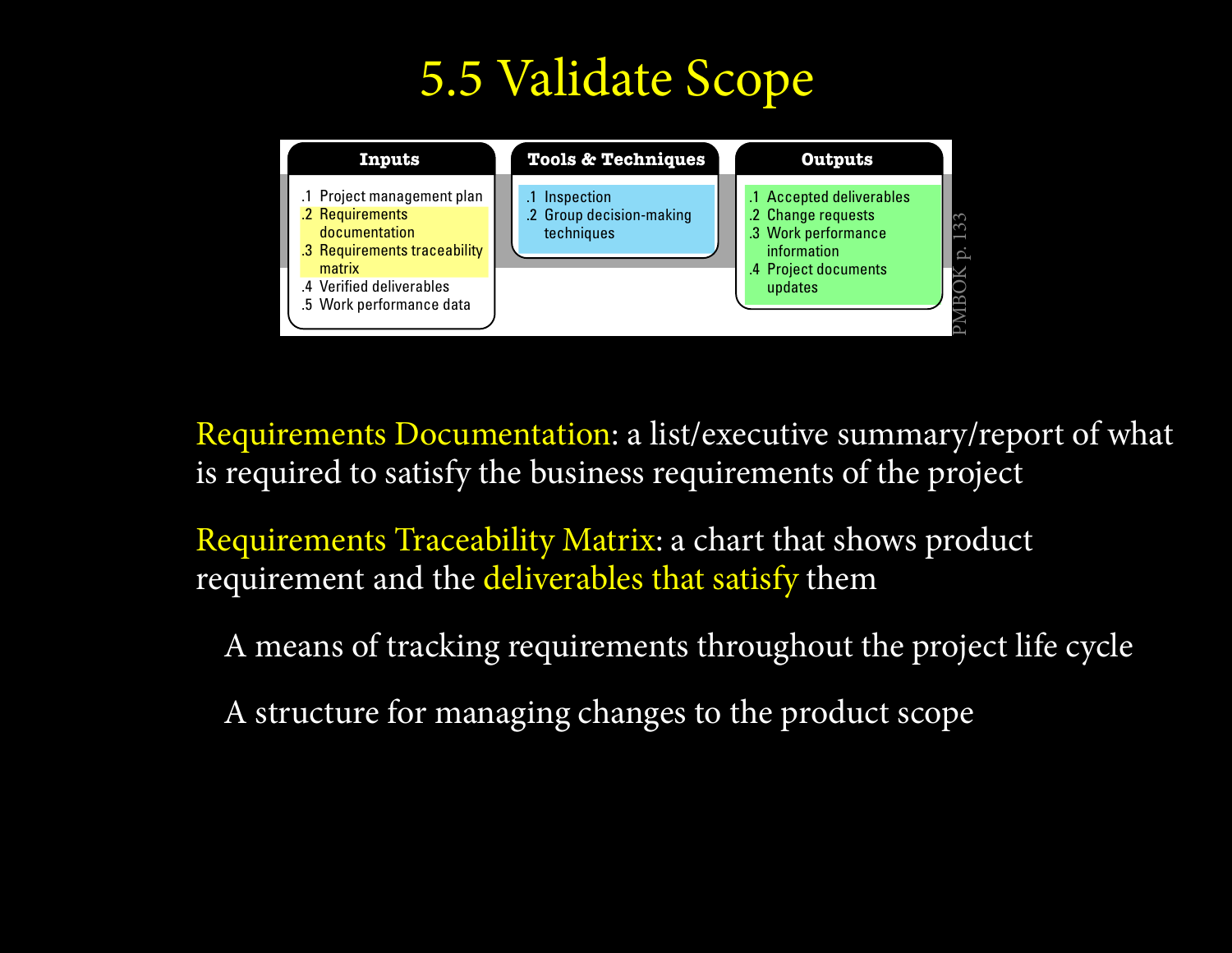# Requirements Traceability Matrix

From the Requirements documentation

|                                                                                      |             | <b>Reading</b><br>Area |                           |                | <b>Book</b><br><b>Storage</b> |                         |                                    | <b>Public</b><br><b>Meeting</b><br><b>Space</b> |                   | <b>Children's</b><br>Area |                  | <b>Audio</b>      |                                   | <b>Office</b><br><b>Space</b> |                    |             | <b>Computers</b> |                   |                             |              |                                       |             |  |
|--------------------------------------------------------------------------------------|-------------|------------------------|---------------------------|----------------|-------------------------------|-------------------------|------------------------------------|-------------------------------------------------|-------------------|---------------------------|------------------|-------------------|-----------------------------------|-------------------------------|--------------------|-------------|------------------|-------------------|-----------------------------|--------------|---------------------------------------|-------------|--|
| <b>Objectives</b>                                                                    | Magazines   | Newspapers             | -25<br>Comfortable chairs | Patron desks-2 | 150,000 books                 | 15 different categories | Signage above for easy<br>locating | Rooms                                           | Separate entrance | Drop-down screens         | Small chairs-80% | Story time locale | Room for audio books and<br>music | Shelves for audio books-15    | Racks for music-12 | $Offices-4$ | Cubes-15         | For public use-48 | For visitor service desk-12 | For staff-20 | $\mathbf{r}$<br>With audio capability | Printers    |  |
| Improve access<br>to job resources<br>by 20%.                                        |             | X                      |                           | X              |                               |                         |                                    | X                                               |                   | $\mathbf X$               |                  |                   |                                   |                               |                    |             |                  | X                 | X                           |              |                                       | $\mathbf X$ |  |
| Improve local<br>children's reading<br>levels by two<br>grade levels in<br>one year. |             |                        | X                         |                | X                             |                         | X                                  |                                                 |                   |                           |                  | X                 |                                   |                               |                    |             |                  | X                 |                             |              |                                       |             |  |
| Provide a<br>pleasant place<br>for community<br>members to<br>meet.                  | X           | X                      | X                         |                |                               |                         |                                    | X                                               | X                 |                           | X                |                   | X                                 | X                             | X                  |             |                  |                   |                             |              |                                       |             |  |
| Replace the<br>existing library<br>by end of next<br>quarter.                        | $\mathbf X$ | $\mathbf X$            | X                         |                | X                             | X                       | X                                  |                                                 |                   |                           |                  | X                 |                                   | $\mathbf X$                   |                    | X           | X                | X                 |                             | X            | X                                     | X           |  |

Shows how our requirements are being met (may not be known yet)

Rita ©2013 p 171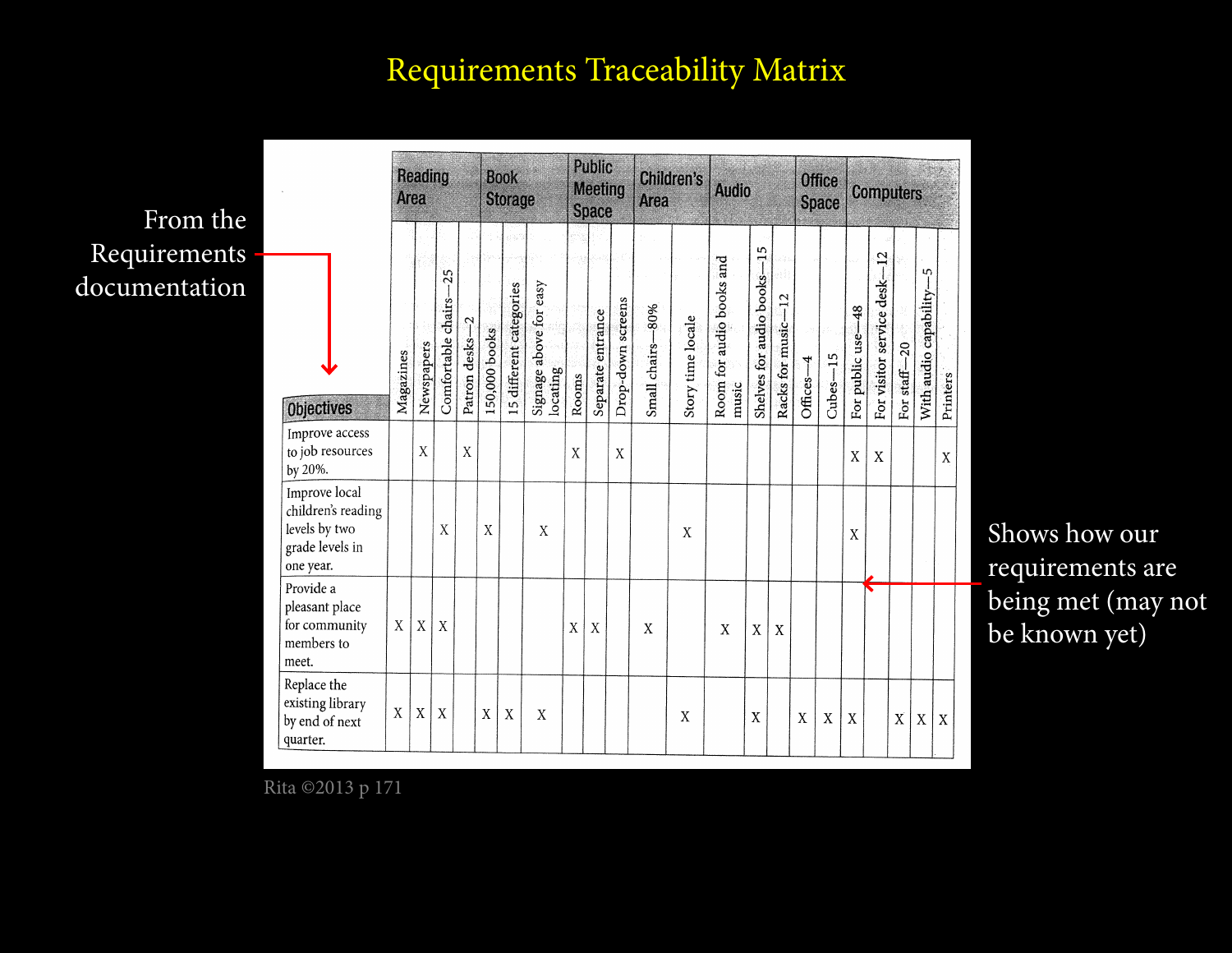# Requirements Traceability Matrix

From the status date. Additional attributes to ensure that the requirement of the requirement has met that the requirement has met that the requirement has met that the requirement has met the requirement of the requiremen Requirements **satisfaction may include stability, and acceptance criteria. Figure 5-6 provides an acceptance criteria. Figure 5-6 provides and acceptance criteria. Figure 5-6 provides and acceptance criteria. Figure 5-6 pr** 

documentation and its associated at the set associated at the set associated at the set associated at the set of  $\vert$ 

|                      |                 |                           | <b>Requirements Traceability Matrix</b>                       |                              |                                   |                   |                               |               |
|----------------------|-----------------|---------------------------|---------------------------------------------------------------|------------------------------|-----------------------------------|-------------------|-------------------------------|---------------|
| Project Name:        |                 |                           |                                                               |                              |                                   |                   |                               |               |
| Cost Center:         |                 |                           |                                                               |                              |                                   |                   |                               |               |
| Project Description: |                 |                           |                                                               |                              |                                   |                   |                               |               |
| ID                   | Associate<br>ID | Requiremer ts Description | <b>Business Needs,</b><br>Opportunities,<br>Goals, Objectives | Project<br><b>Objectives</b> | <b>WBS</b><br><b>Deliverables</b> | Product<br>Design | Product<br><b>Development</b> | Test<br>Cases |
|                      | 1.0             | $\mathbf v$               |                                                               |                              |                                   |                   |                               |               |
| 001                  | 1.1             |                           |                                                               |                              |                                   |                   |                               |               |
|                      | 1.2             |                           |                                                               |                              |                                   |                   |                               |               |
|                      | 1.2.1           |                           |                                                               |                              |                                   |                   |                               |               |
|                      | 2.0             |                           |                                                               |                              |                                   |                   |                               |               |
| 002                  | 2.1             |                           |                                                               |                              |                                   |                   |                               |               |
|                      | 2.1.1           |                           |                                                               |                              |                                   |                   |                               |               |
|                      | 3.0             |                           |                                                               |                              |                                   |                   |                               |               |
| 003                  | 3.1             |                           |                                                               |                              |                                   |                   | ∧                             |               |
|                      | 3.2             |                           |                                                               |                              |                                   |                   |                               |               |
| 004                  | 4.0             |                           |                                                               |                              |                                   |                   |                               |               |
| 005                  | 5.0             |                           |                                                               |                              |                                   |                   |                               |               |

**Figure 5-6. Example of a Requirements Traceability Matrix**

(PMBOK® Guide, p. 119)

Shows how our requirements are being met (may not be known yet)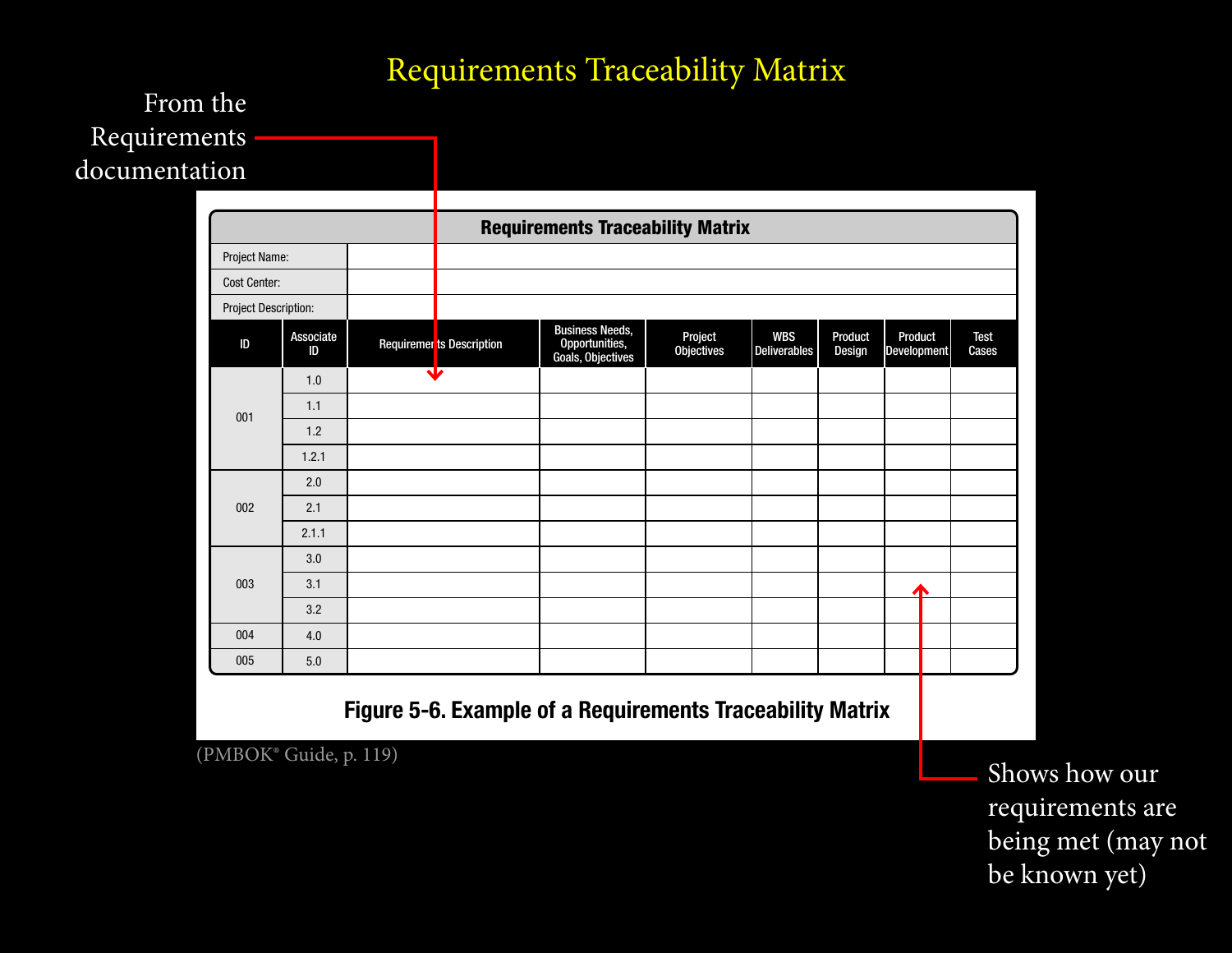

correctness by the Perform Quality Control process Verified Deliverables: that have been completed and checked for

 $-1$ r une i no ho Requirements ampleted bour much time has elansed costs in Work Performance Data: the raw data of the project's status (how much work is completed, how much time has elapsed, costs incurred to date) Plan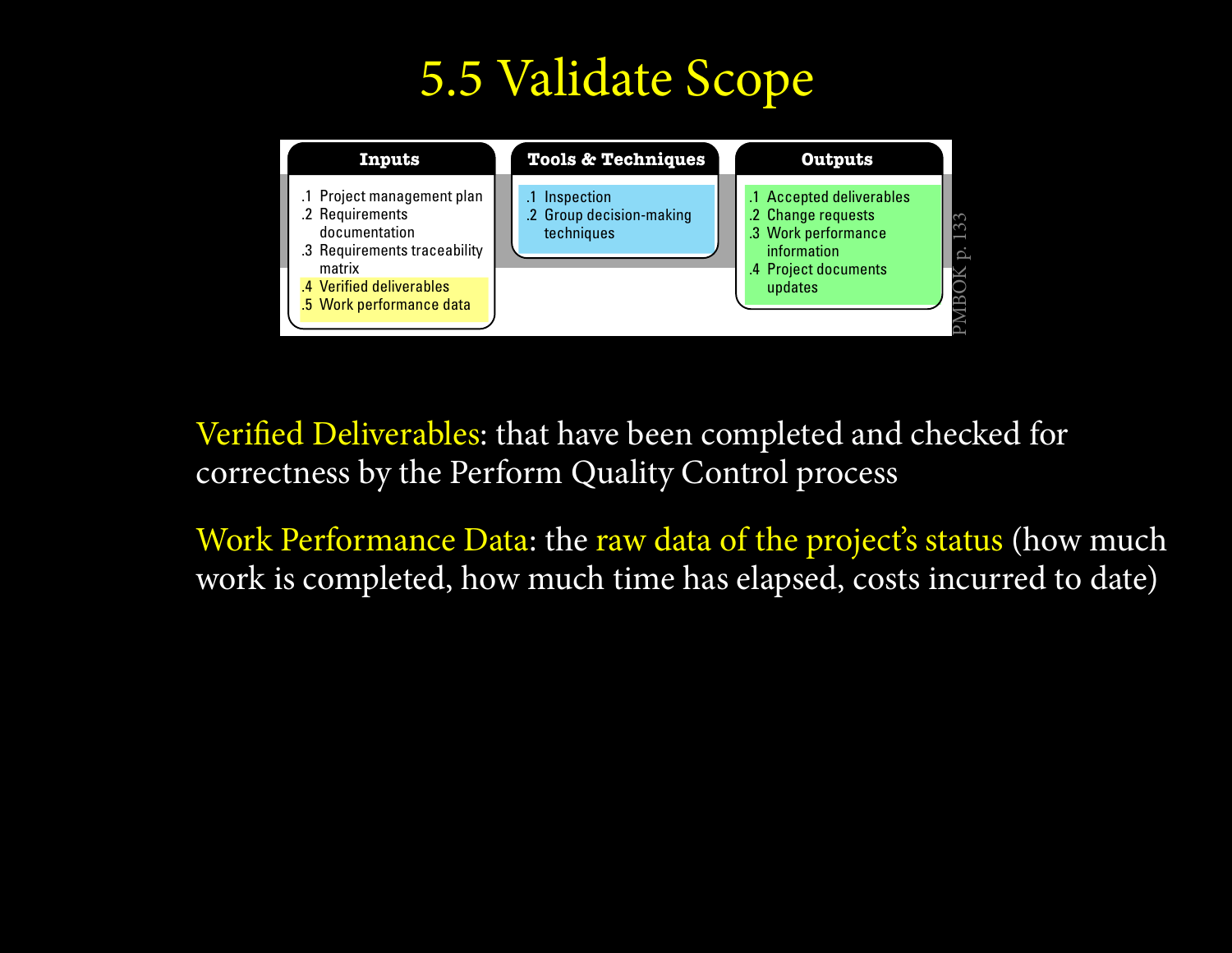

Inspection: reviews, audits and walkthroughs

Deliverables are measured, examined and validated to determine IUI if the work meet the requirements and acceptance criteria

# Group Decision-Making Techniques:

 $\overline{\phantom{a}}$  d gree  $i$ tv $\tau$ Unanimity - all agree Project Work

Majority - more then 50% agree

 $-11$ Plurality - most agree

Dictatorship - one person decides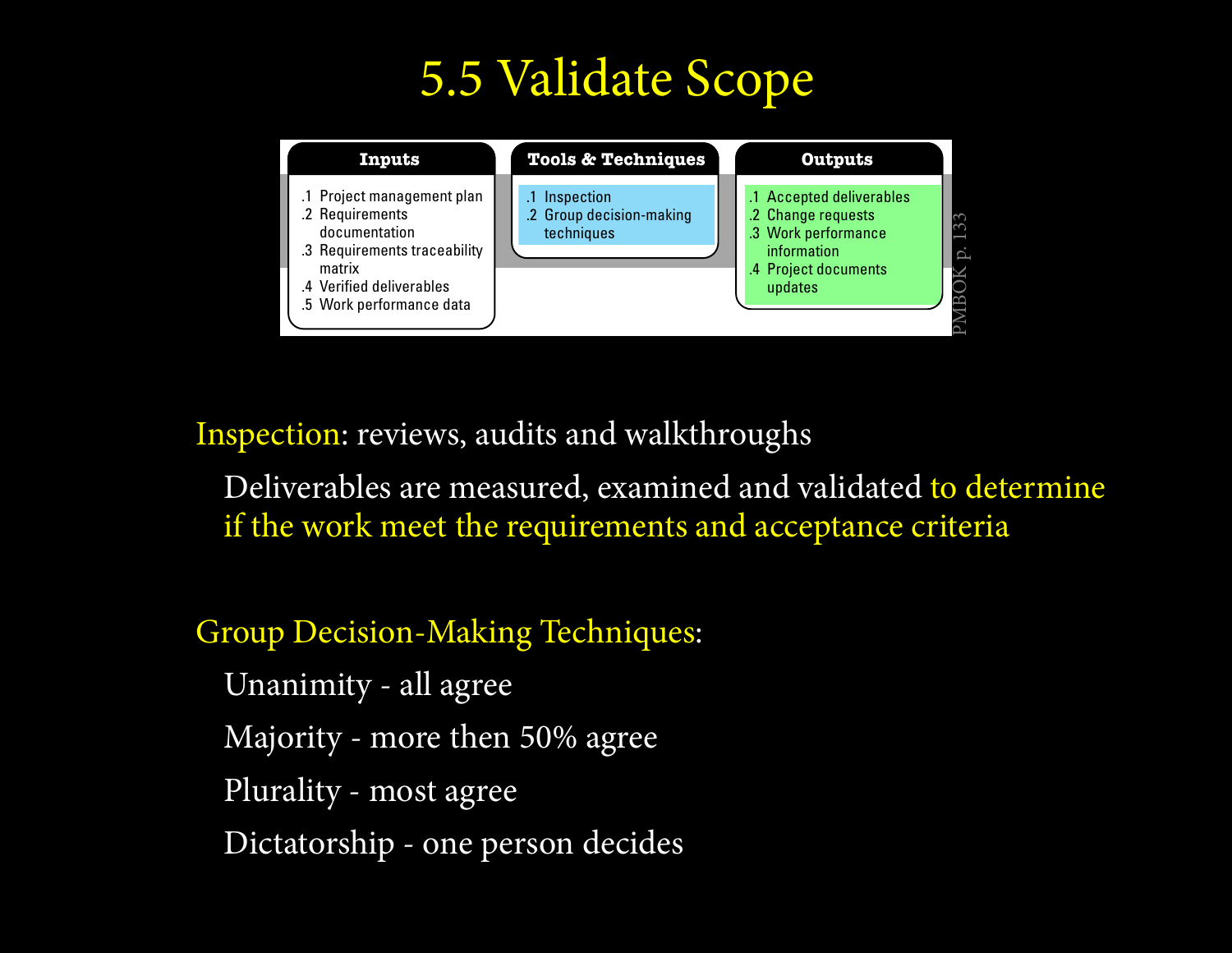

The accepted work/product amed Formal sign-off is obtained Accepted Deliverables: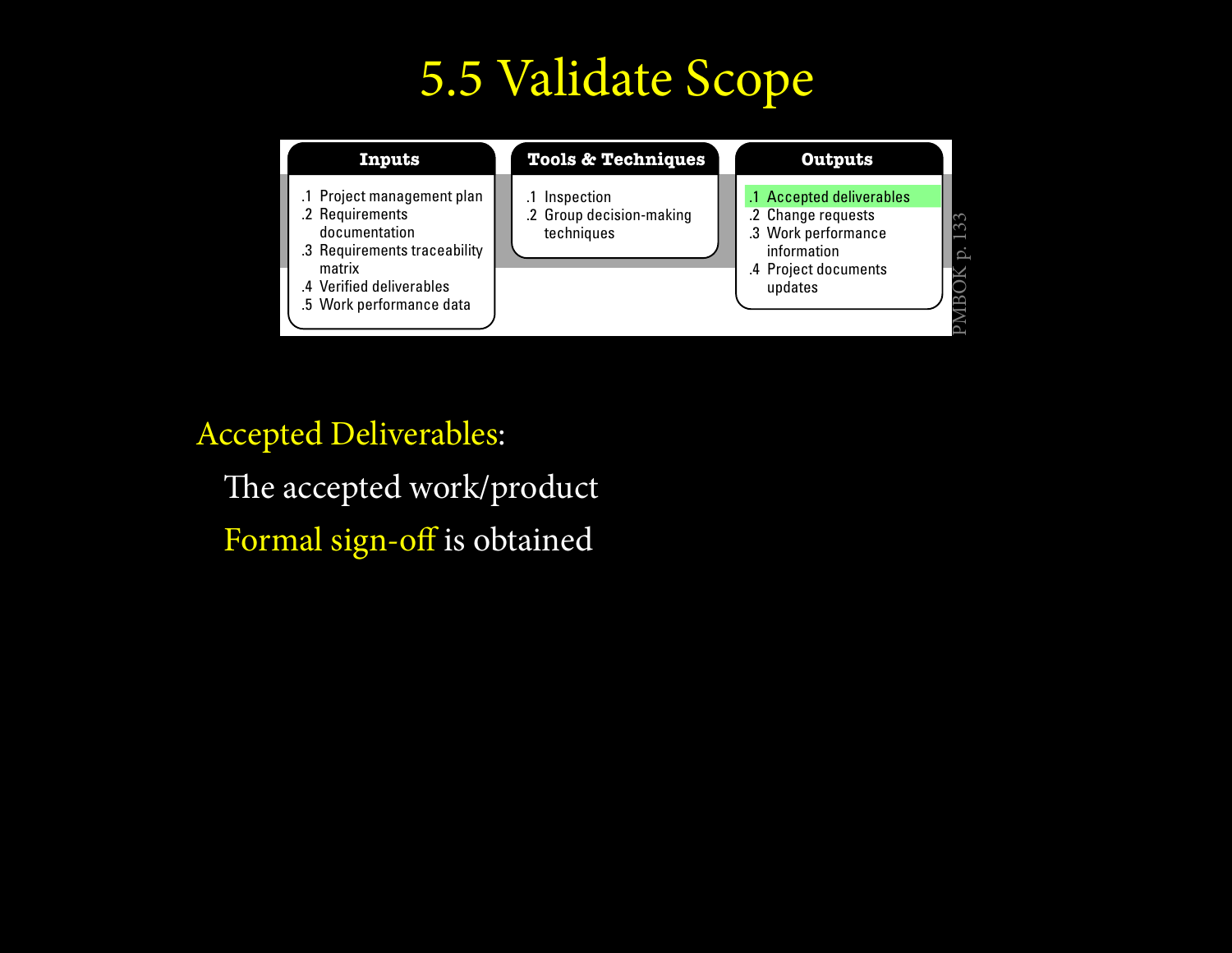### Project Scope Management direction on how scope will be managed throughout the project. The inputs, tools and techniques, and outputs of  $t_{\rm eff}$  are depicted in Figure 5-3 depicted in Figure 5-3 depicted in Figure 5-3 depicted in Figure 5-3 depicted in Figure 5-3 depicted in Figure 5-3 depicted in Figure 5-3 depicted in Figure 5-3 depicted in Figure 5-3 d



Closing Process Group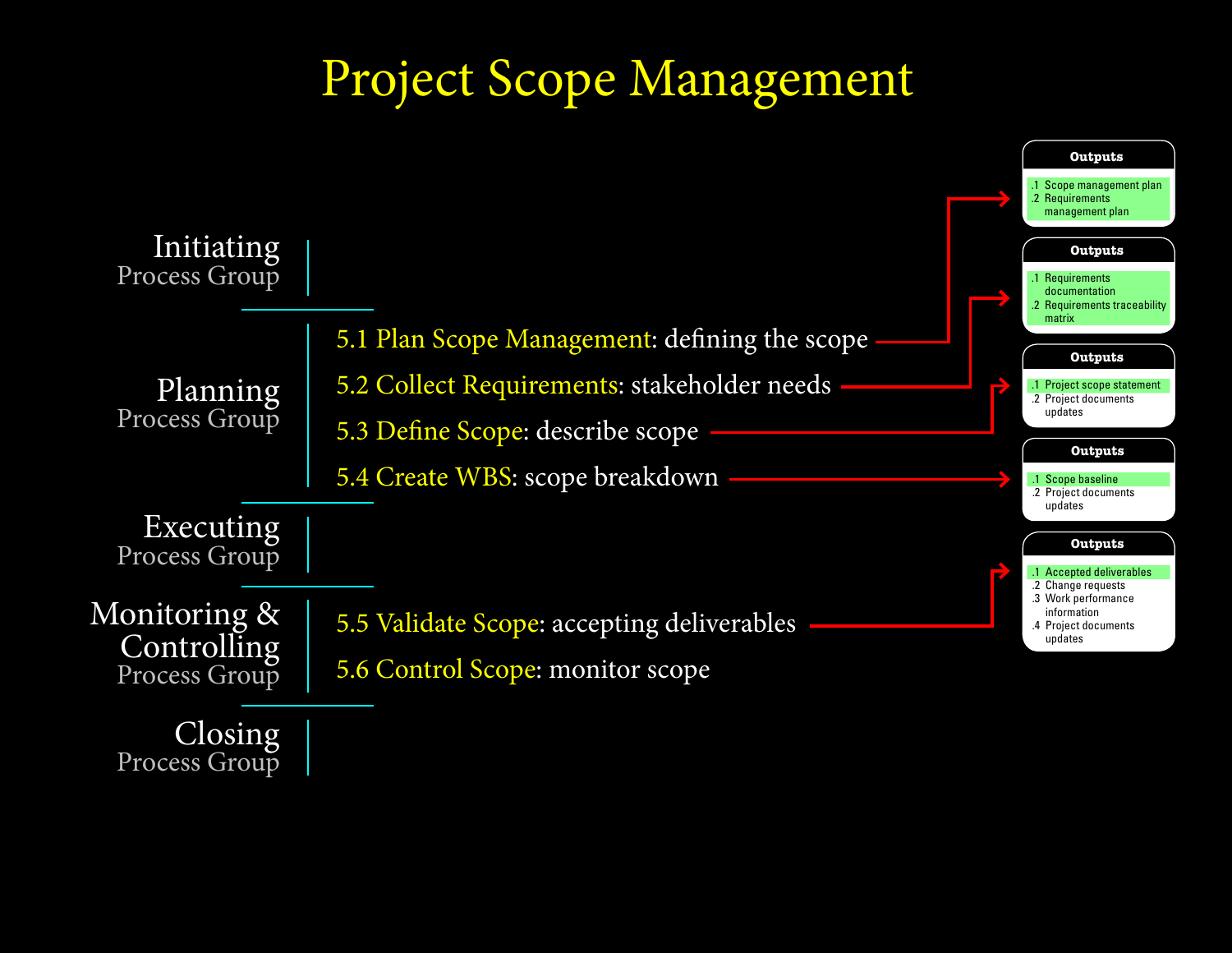

# 5.6 Control Scope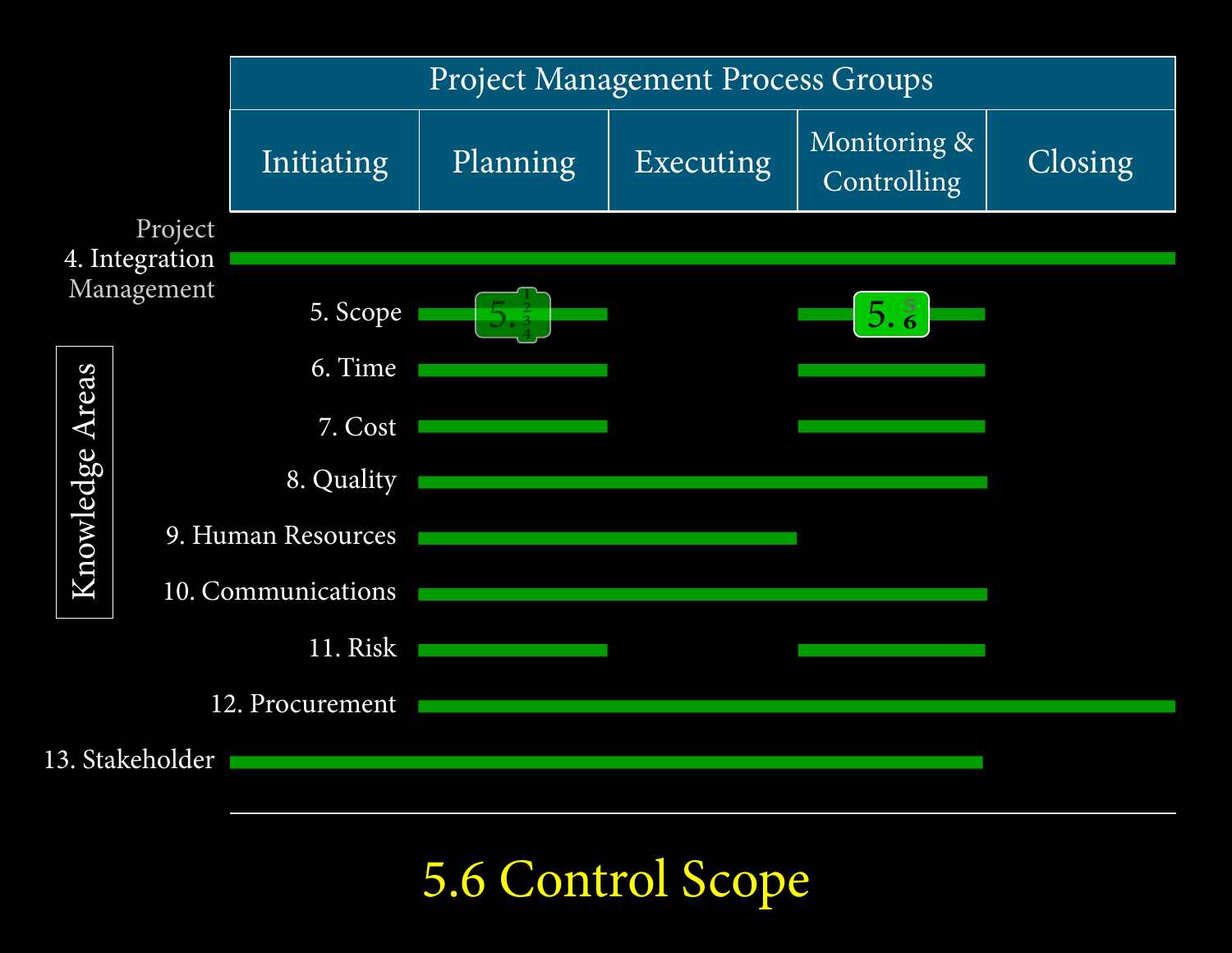

To monitor the status of project and product scope

To manage changes to the scope baseline

When necessary integrate changes with other control processes

Manage expansion to product or project scope (scope creep)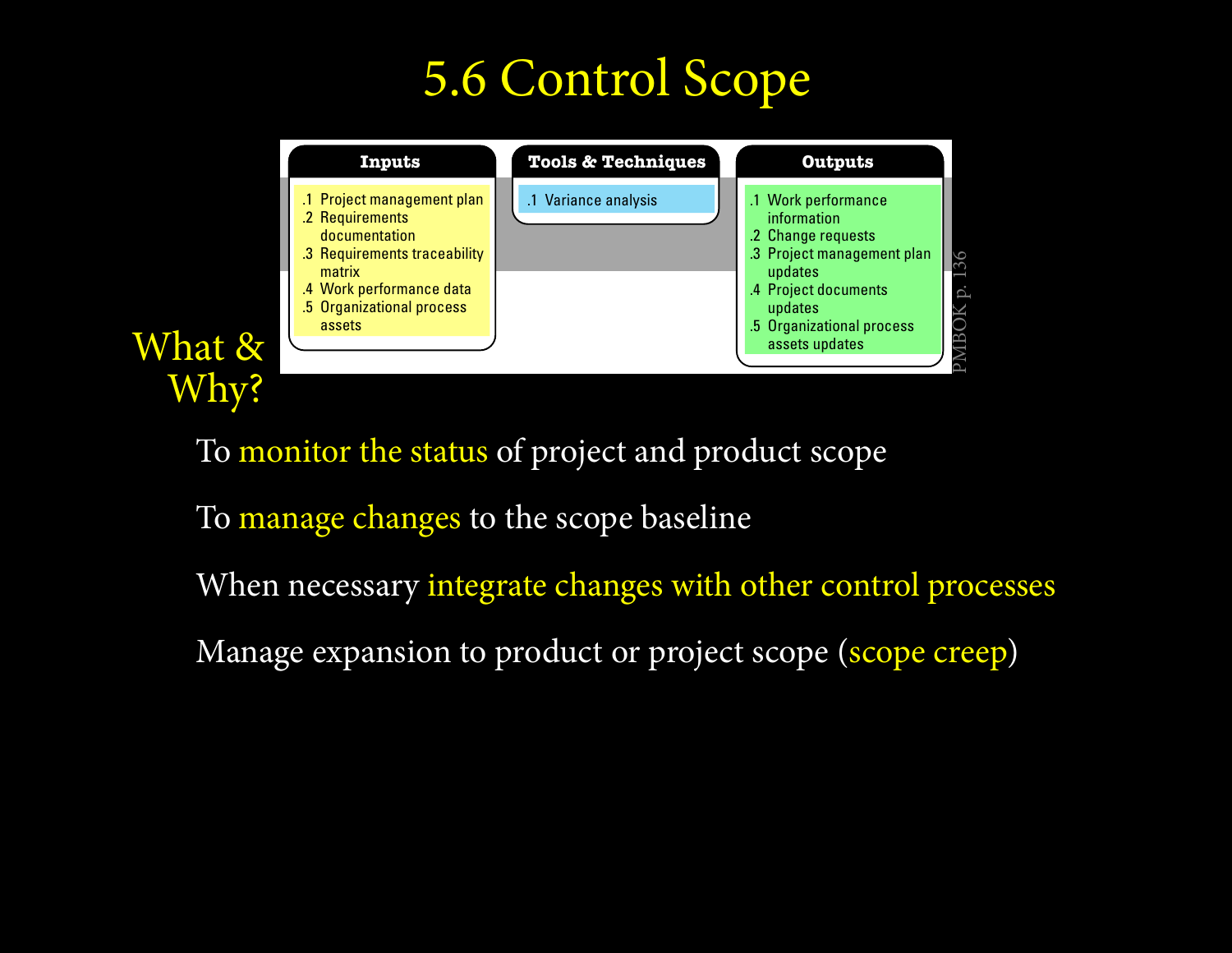

# Project Management Plan:

Scope baseline

Scope management plan

Change management plan

**Licensed To: Maureen MacDonald PMI MemberID: 2720945** Configuration management plan

Requirements management plan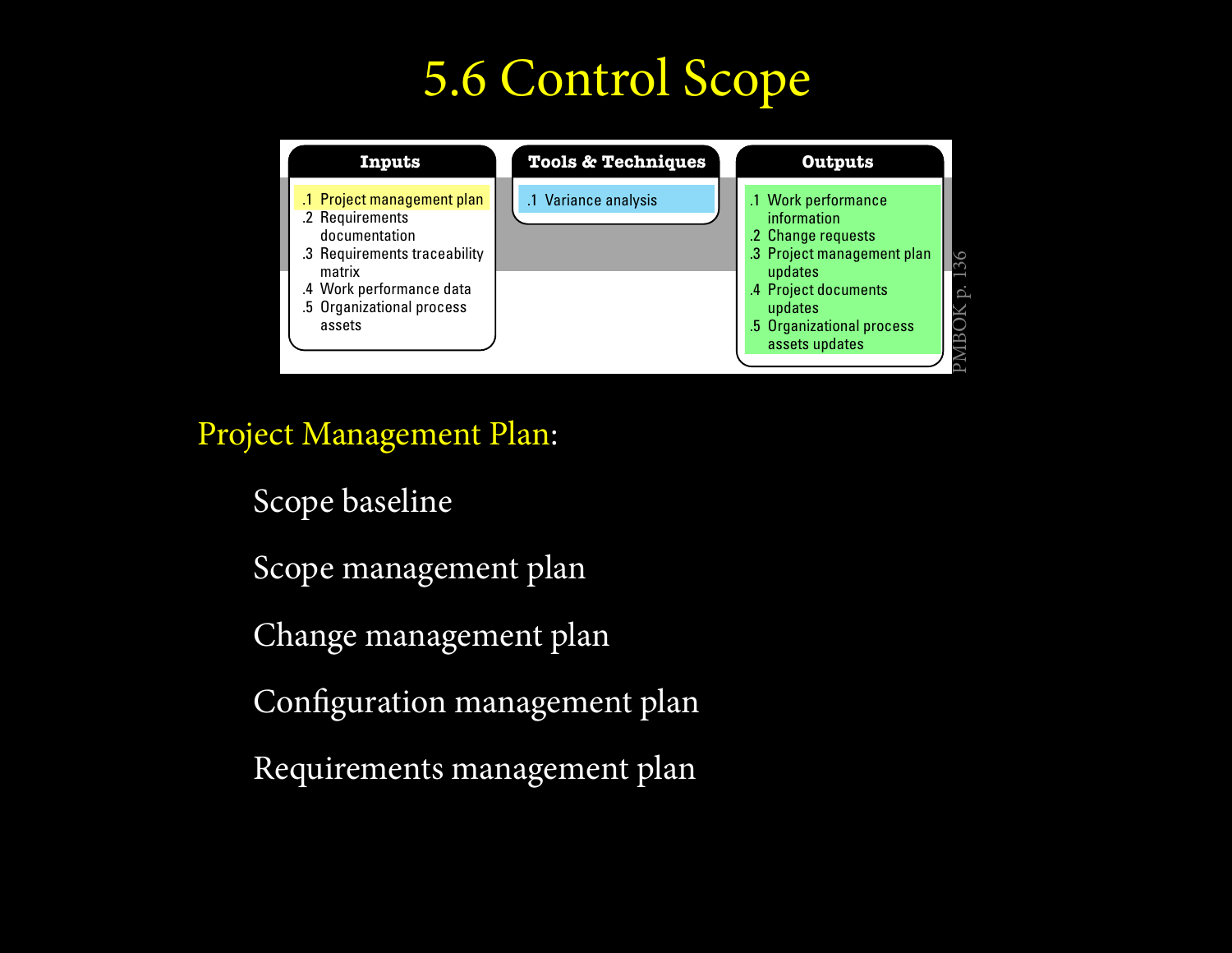

Requirements Documentation: a report of what is required to satisfy the business requirements of the project

# Work Performance Data: the raw data of the project's status

This can include the number of change requests received, the **This copy is a PMI Member benefit, not for distribution, sale, or reproduction.** number of requests accepted or the number of deliverables completed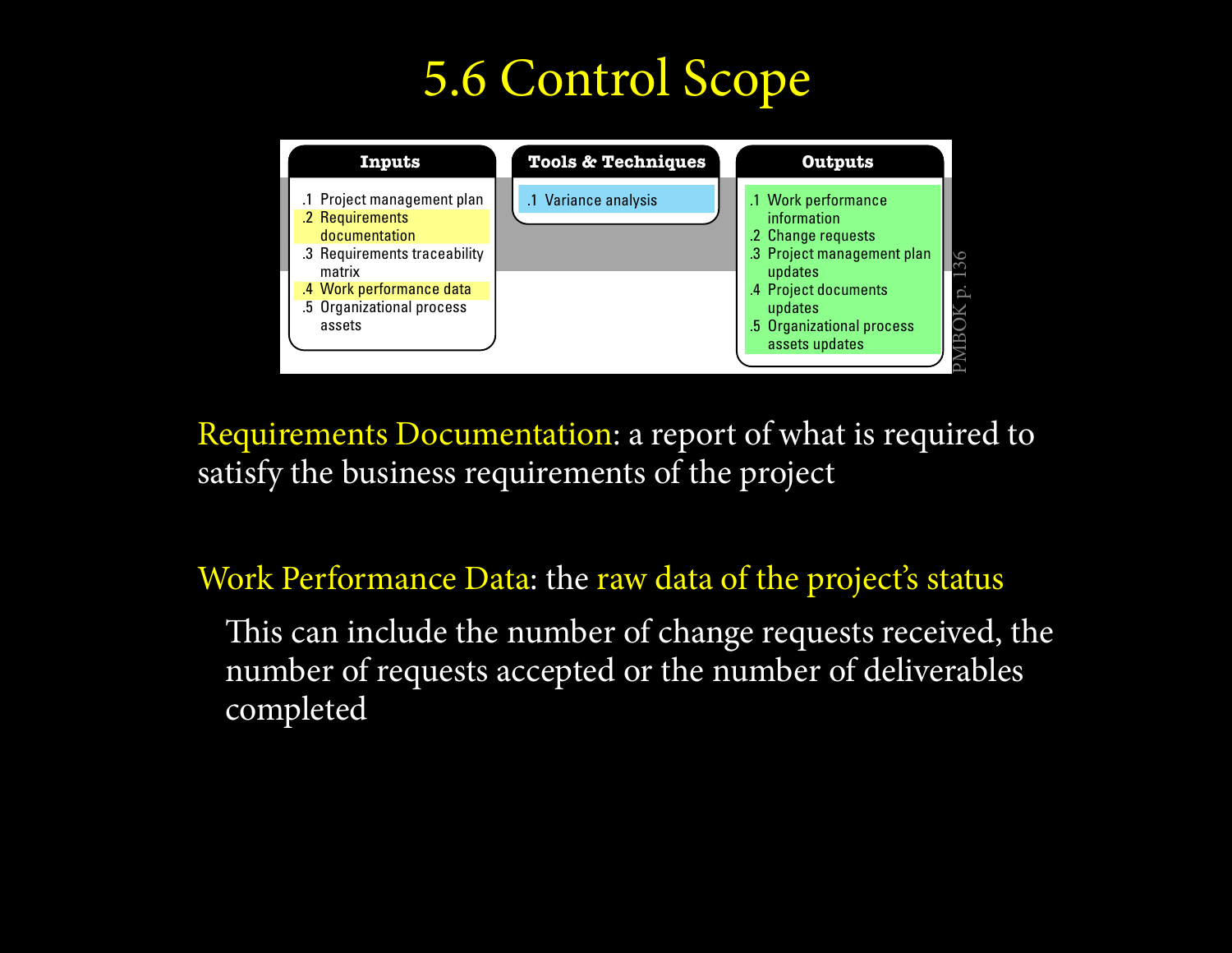

Variance Analysis: looks at the difference between the current scope and the scope baseline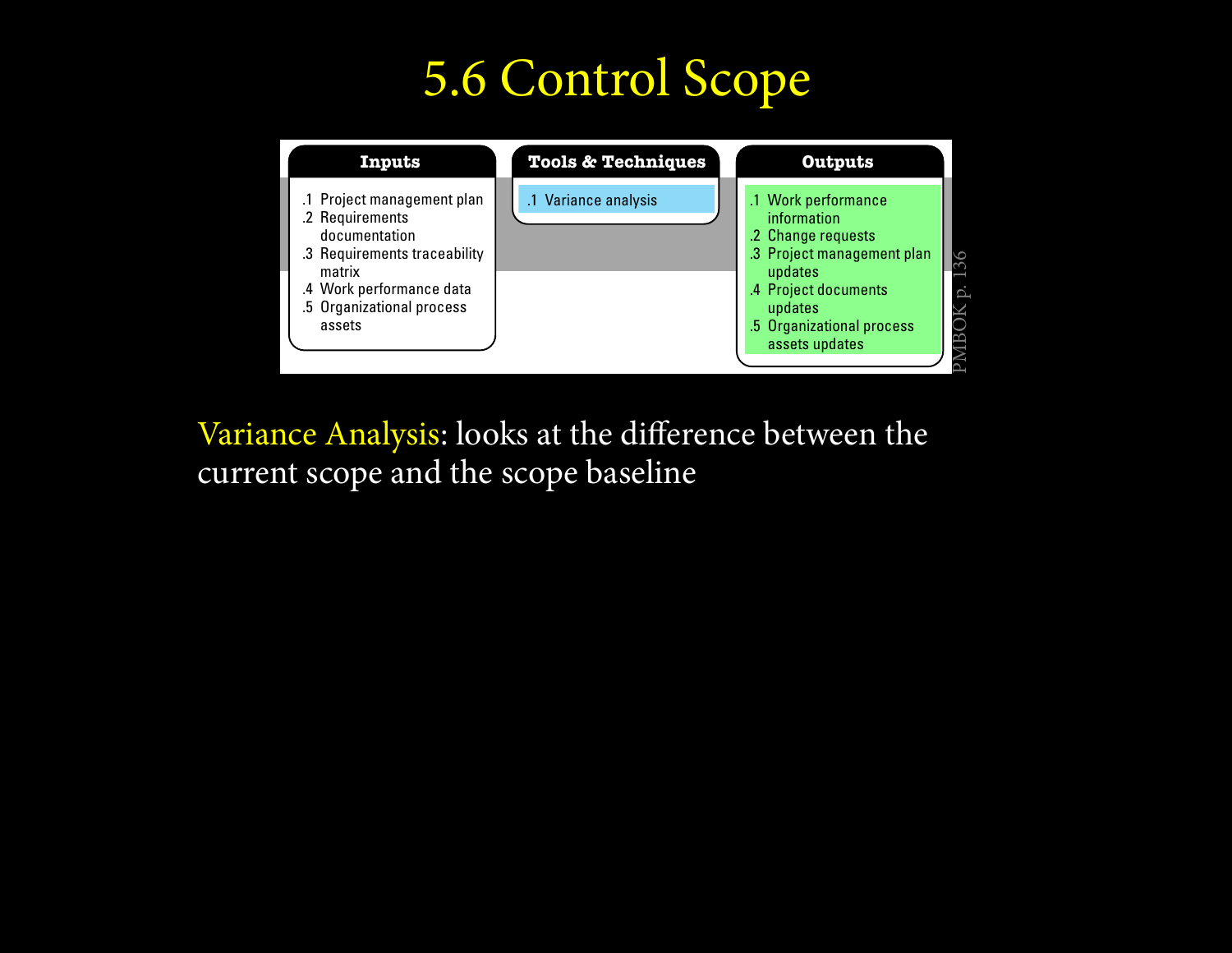Scope creep: when scope is being altered over time without using the proper change management processes

Why does it happen? It may be due to:

Interference from the client An incomplete scope statement A poor change control system Miscommunication among team members Market conditions or technology advancement

Avoid it by:

Never allow changes without proper review and approval Insist that clients talk to you directly Prepare a complete scope statement Maintain good communication among the team Keep proper checks on the project's progress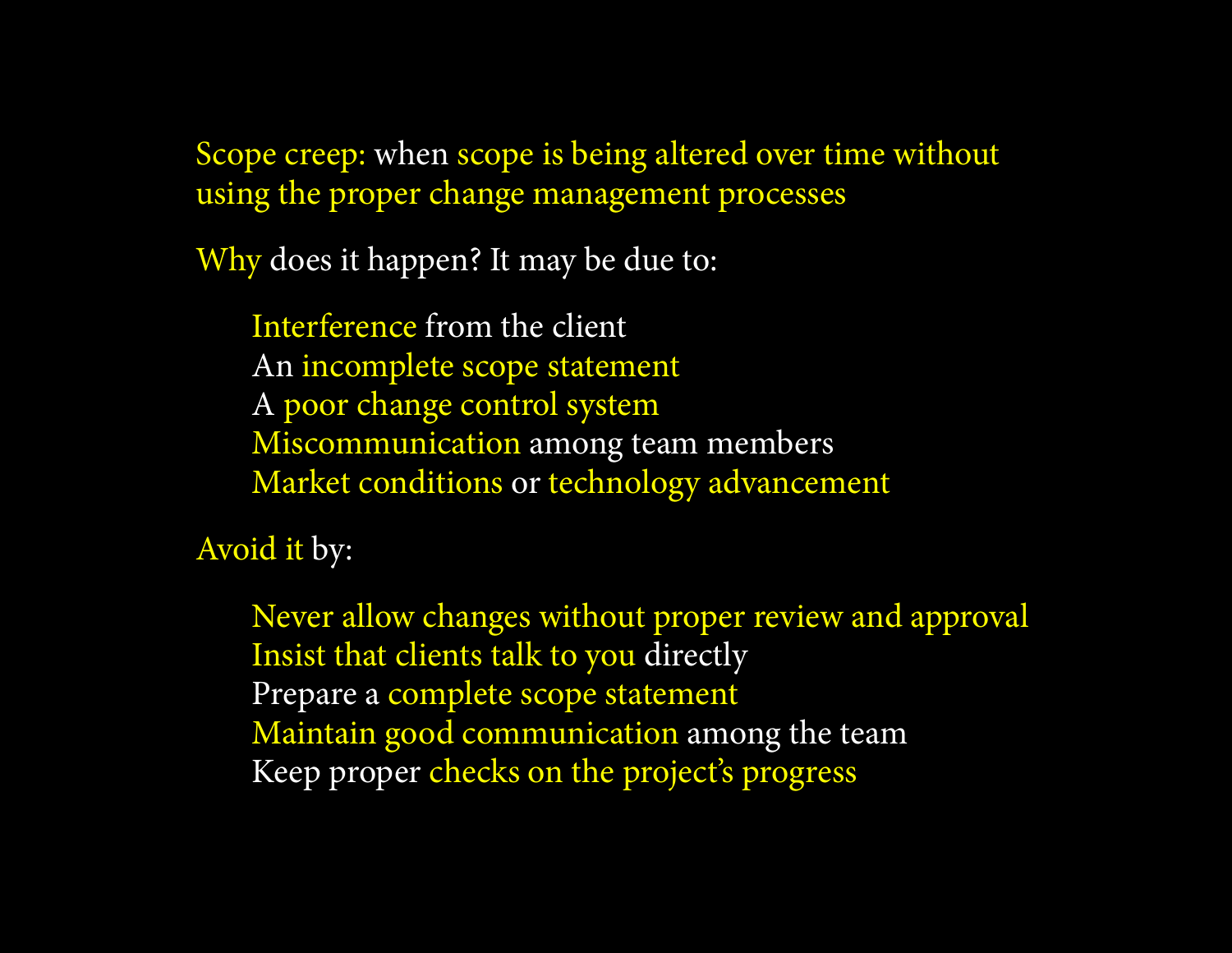Other creep:

Hope creep: when a team member is behind schedule but reports being on schedule

Effort creep: when a team member is working but not making progress

Feature creep: when team members arbitrarily add features and functions without applying the proper change management processes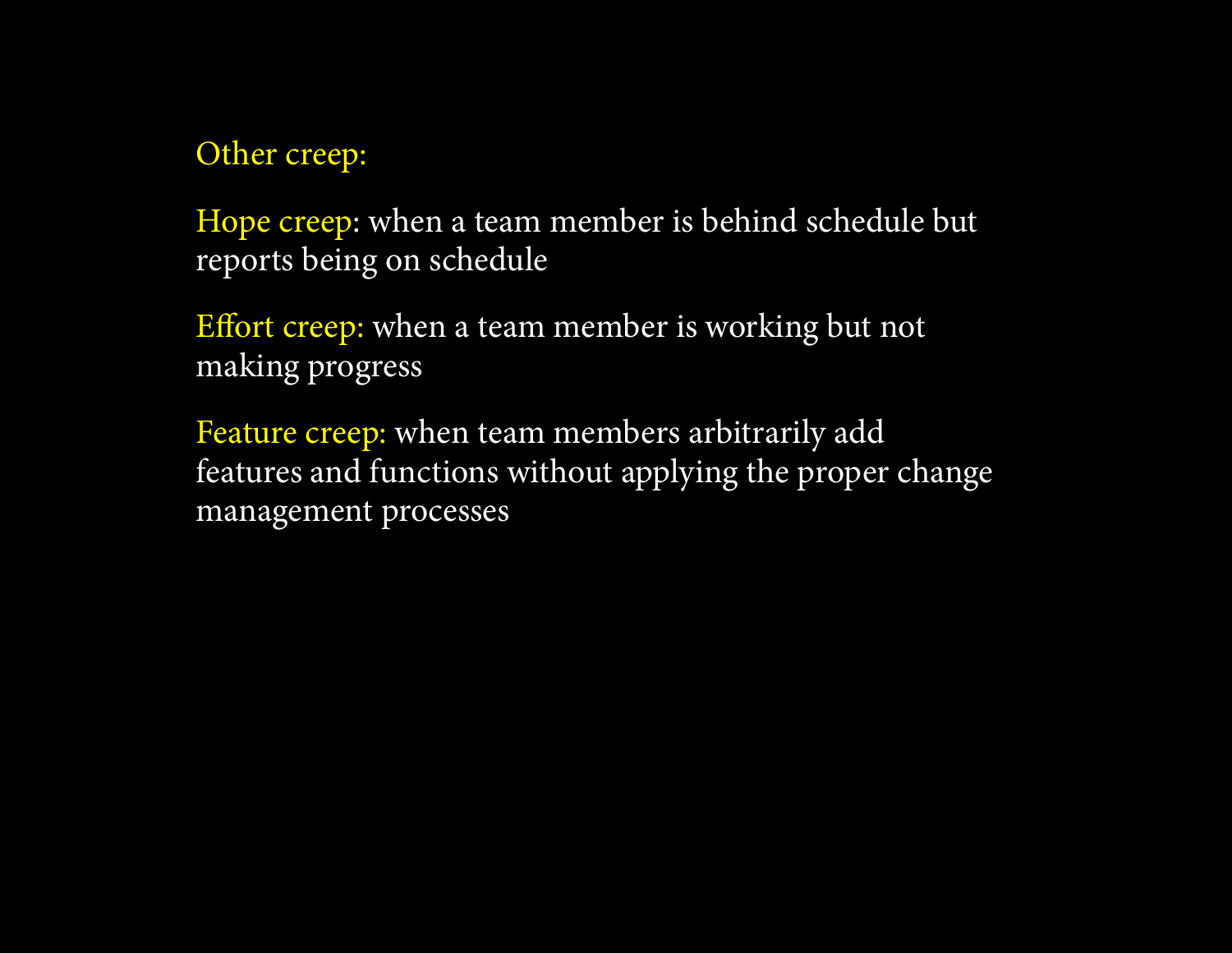| Inputs                                                                                                                                                                      | <b>Tools &amp; Techniques</b> | <b>Outputs</b>                                                                                                                                                                      |
|-----------------------------------------------------------------------------------------------------------------------------------------------------------------------------|-------------------------------|-------------------------------------------------------------------------------------------------------------------------------------------------------------------------------------|
| .1 Project management plan<br>.2 Requirements<br>documentation<br>.3 Requirements traceability<br>matrix<br>.4 Work performance data<br>.5 Organizational process<br>assets | .1 Variance analysis          | .1 Work performance<br>information<br>.2 Change requests<br>.3 Project management plan<br>updates<br>.4 Project documents<br>updates<br>.5 Organizational process<br>assets updates |

# Work Performance Information:

How is the project scope performing compared to the baseline

Identified the causes of differences and change

Include the categories of changes

**Licent Computer System** MacDonald Property Computer How has/will the scope change impact; schedule, cost, and quality

Scope performance forecasts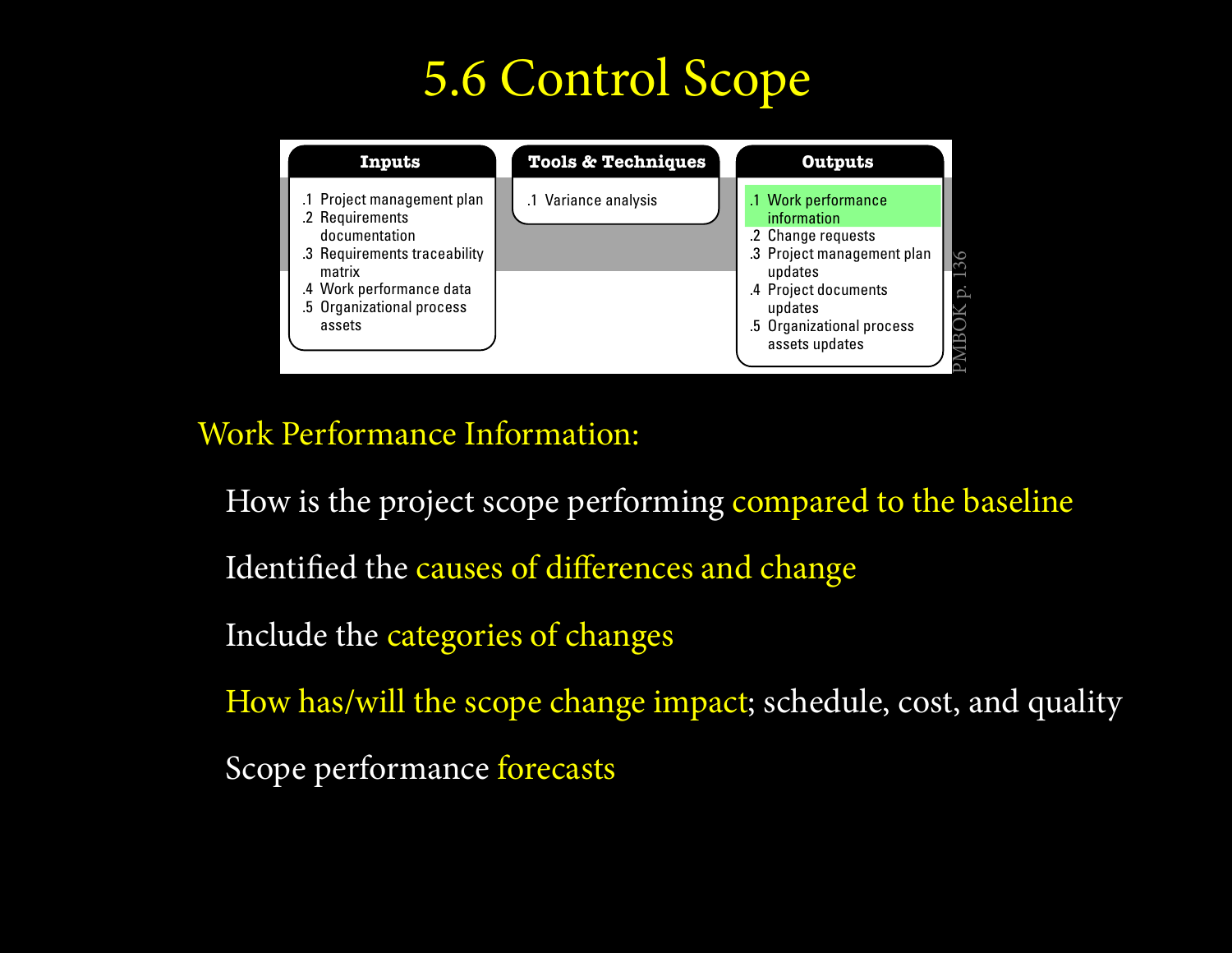# Project Scope Management direction on how scope will be managed throughout the project. The inputs, tools and techniques, and outputs of